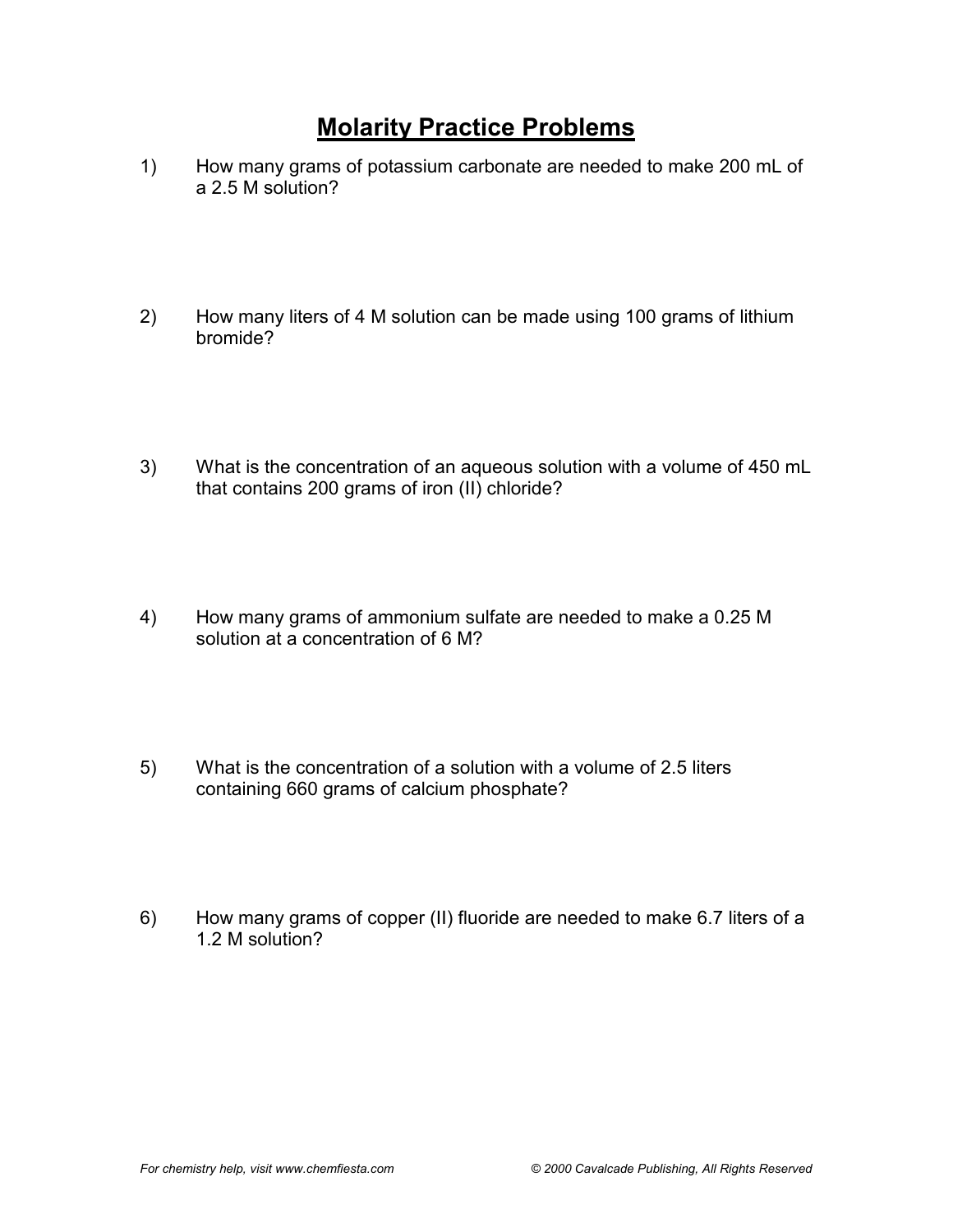- 7) How many liters of a 0.88 M solution can be made with 25.5 grams of lithium fluoride?
- 8) What is the concentration of a solution with a volume of 660 mL that contains 33.4 grams of aluminum acetate?
- 9) How many liters of a 0.75 M solution can be made with 75 grams of lead (II) oxide?
- 10) How many grams of manganese (IV) oxide are needed to make 5.6 liters of a 2.1 M solution?
- 11) What is the concentration of a solution with a volume of 9 mL that contains 2 grams of iron (III) hydroxide?
- 12) How many liters of a 3.4 M isopropanol solution can be made with 78 grams of isopropanol  $(C_3H_8O)$ ?
- 13) What is the concentration of a solution with a volume 3.3 mL that contains 12 grams of ammonium sulfite?